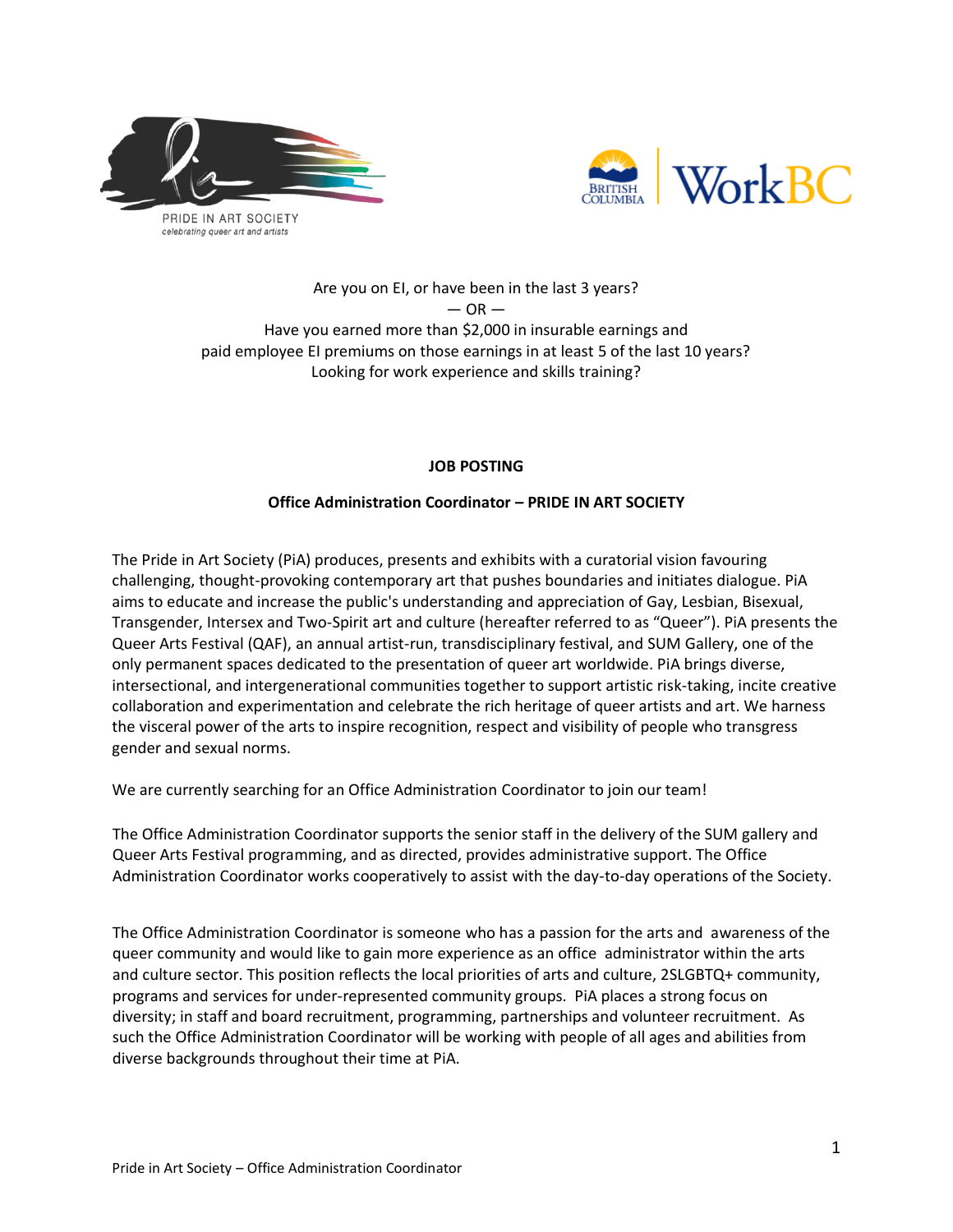# **Job Responsibilities:**

#### 1. **Financial and Clerical Support**:

- Assisting in administering invoices, accounts payable, accounts receivable, expenses and bill payments;
- Responding to inquiries and concerns with regards to day-to-day finances;
- Maintaining financial management systems and information; and,
- Providing other financial support to the Operations Manager as directed.

# 2. **Office Administration**:

- Maintaining office calendars and coordinating office workflows;
- Coordinating meetings, creating meeting agendas, and assembling and distributing meeting packages;
- Answering telephones and greeting/interacting with clients, artists, vendors, volunteers and visitors;
- Maintains documents and records systems such as filing, memorandums, letters, and reports; and,
- Operating mailing and copying equipment and technology.

# **3. General Support:**

- Assisting senior staff as needed;
- Liaising with seasonal/part-time staff, including front-of-house, box office, volunteers and artists;
- Providing research, data and reports as required;
- Providing support at the SUM gallery and Queer Arts Festival; and,
- Maintaining expected confidentiality.

# **Qualifications and Experience:**

- 1. Education and/or related experience in Arts Administration, Office Administration or Basic Finances;
- 2. Experience (volunteer or paid) in a non-profit setting; and,
- 3. Strong connection to and awareness of the arts and queer communities.

# **Competencies (demonstrated experience with):**

- 1. Basic office skills finance and administration;
- 2. Basic computer skills Word, Office, Website, Excel, Data base; and,
- 3. Commitment, independence, initiative, and assertiveness skills

**Eligibility:** \*Candidates are only eligible if they have established a claim for Employment Insurance (EI) benefits, **or** have had an EI benefit period that ended within the previous 60 months; **or** have earned more than \$2,000 in insurable earnings and paid employee EI premiums on those earnings in at least 5 of the last 10 years, **and** have an Action Plan (AP) that identifies JCP as a reasonable goal to support their occupational goal.